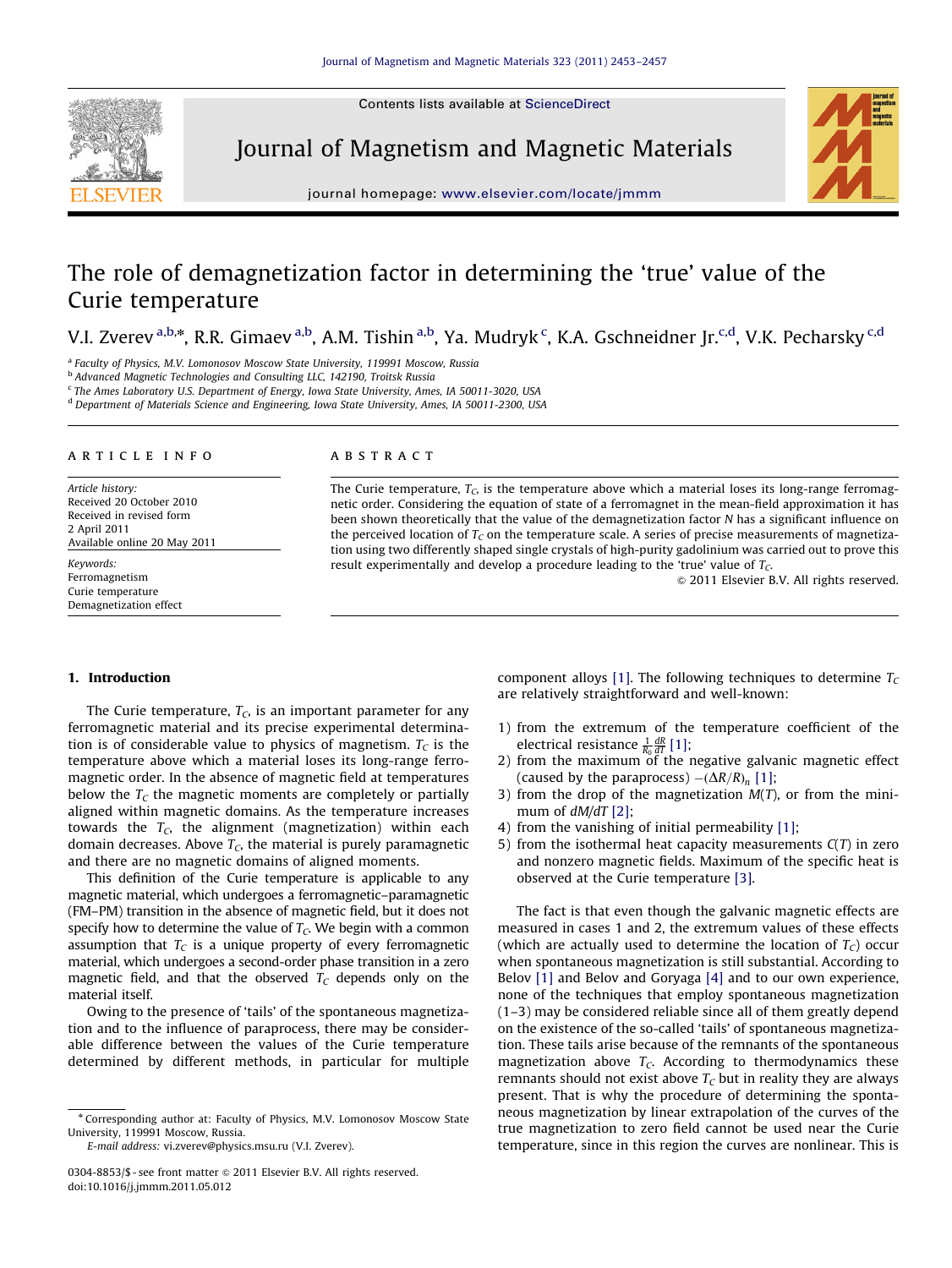especially noticeable in alloys when the difference between the Curie temperature determined using different methods increases with increasing of the concentration of the nonmagnetic element in an alloy. Thus the broader the magnetic transition spreads out, the larger is the difference in the values of  $T_c$  determined by different methods.

Because of the effects of paraprocess, which can be important even in weak fields, the determination of the Curie temperature from the temperature dependence of initial permeability is the least exact method. Near the Curie temperature, magnetic anisotropy and magnetostriction are weak, and therefore, displacements and rotations of spins are hindered even in weak magnetic fields. In strong fields magnetization of a ferromagnetic material near the Curie temperature develops due to true magnetization (paraprocess), which is strong in this case and almost completely determines the ferromagnetic behavior of the substance. Paraprocess is caused by developing preferred orientation of spin and orbital magnetic moments in magnetic field, which are disordered without the field due to thermal energy. Since the maximum of specific heat can be very broad, the determination of the Curie temperature may also be difficult using this property.

Attempts have been made to determine the Curie temperature from the temperature dependence of residual magnetization and the coercive force [\[5\].](#page-4-0) This method fails often because either of these properties of a ferromagnetic material may have finite values even above the Curie temperature where 'remnants' of the spontaneous magnetization still exist. These effects go to zero only when the 'remnants' of the spontaneous magnetization completely disappear.

More exact methods to determine  $T_c$  include the Mössbauer technique and neutron scattering [\[6,7\]](#page-4-0). In the first case, one can observe vanishing hyperfine magnetic nuclear field at the Curie temperature. In the second approach, the isothermal measurements of magnetic scattering facilitate observation of the collapse of the long-range magnetic order at  $T_c$ . These methods are not in common use to determine  $T_c$  due to complexity of experimental equipment and also due to relatively high cost of such investigations.

In the middle of 1950s Belov and Goryaga [\[4\]](#page-4-0) method proposed a technique leading to accurate values of  $T_c$  from magnetization measurements. This method is still used today, and it is better known as the Arrott method [\[8\],](#page-4-0) which was proposed a year later. Belov–Goryaga–Arrott method is the most reliable for calculating  $T_c$ , since it is the only method where magnetic data are used to support a fit based on the thermodynamic theory.

The Belov–Goryaga method uses Landau's expansion of the thermodynamic potential [\[9\]](#page-4-0)  $\Phi$  into a series of magnetization powers with appropriate coefficients

$$
\Phi = \Phi_0 + \frac{1}{2} aM^2 + \frac{1}{4} bM^4 + \frac{1}{6} cM^6 + \dots - HM \tag{1}
$$

Landau's expansion has no physical meaning here; it is simply a technique to expand  $M(H)$ . At equilibrium  $\partial \Phi/\partial M = 0$ , and in terms of the so-called reduced magnetization,  $\sigma$ , and temperature,  $\tau$ ,

$$
\sigma = \frac{M}{M_0}, \quad \tau = \frac{T}{T_C} \tag{2}
$$

where  $M_0$  is the saturation magnetization and  $T_c$  is the Curie temperature, Eq. (1) is transformed as follows:

$$
H = a\sigma + b\sigma^3 + c\sigma^5 + \dots \tag{3}
$$

The coefficients on the right-hand side of Eq. (3), which are regarded as functions of reduced temperature, are expanded in the Taylor series about the Curie temperature, i.e. about  $\tau=1$ , where explicit expression for  $a$  is [\[10\]](#page-4-0)

$$
a(\tau) = a(1) + a'(1)(\tau - 1) + \frac{1}{2}a''(1)(\tau - 1)^2 + \dots
$$
\n(4)

The coefficient a can be determined from isothermal field dependencies of magnetization and since  $a=0$  at  $T_c$ , this can be used to determine the Curie temperature.

### 2. Theoretical considerations

Consider the equation of state of a ferromagnet in the meanfield approximation [\[11\]](#page-4-0)

$$
y = B_J \left( \frac{3J}{J+1} \frac{T_C}{T} y + \frac{\mu H}{kT} \right) \tag{5}
$$

Here  $y=M/M_0$ , where M is the magnetization and M<sub>0</sub> is the saturation magnetization,  $B_I$  is the Brillouin function [\[12\],](#page-4-0) *J* is the total angular momentum quantum number, T is the temperature, k is the Boltzmann constant,  $\mu$  is the magnetic moment (for Gd the 4f contribution to the magnetic moment is 7  $\mu_B$ ), and H is the internal magnetic field;  $H = H_{external} - NM$ , where N is the demagnetization factor. The second term in Eq. (5) is much smaller than the first one since exchange field dominates the magnetostatic field in a ferromagnet. In the absence of external magnetic field,  $H = -NM = -NM_0y$ . Thus

$$
y = B_J \left( \frac{3J}{J+1} \frac{T_C}{T} y - \frac{\mu N M_0}{kT} y \right)
$$
(6)

This can be rewritten as an equation of state of a ferromagnet without the applied external field

$$
y = B_J \left( \frac{3J}{J+1} \frac{T_C'}{T} y \right) \tag{7}
$$

where  $T_C$  is the observed Curie temperature, modified by the demagnetization factor as follows:

$$
T_C' = T_C \left( 1 - \frac{J + 1}{3J} \frac{\mu N M_0}{kT_C} \right) \tag{8}
$$

An estimate of the maximum shift of  $T_c$  for  $N=4\pi$  for some common ferromagnets is given in Table 1.

Thus, the value of the demagnetization factor N has a significant influence on the location of the measured  $T_c$  on the temperature scale. And demagnetization factor, in turn, greatly depends on the shape of the sample.

To justify the obtained theoretical result we repeated the calculation of the possible  $T_c$  shift as a function of the demagnetization factor based on the Landau theory of second-order phase transitions (i.e. without the Brillouin theory). Substituting the external field contribution into the thermodynamic potential in Eq. (1) by the demagnetization field contribution one can estimate the possible shift of the Curie temperature. For the sample of Gd in the shape of the flat parallelepiped (the plate) with the demagnetization factor 0.83 the estimated shift is 2.5 K, which agrees with that obtained using the Brilloiun theory.

Next, we discuss the measured magnetic properties of two differently shaped samples made from the same material in order to show experimentally that the measurements of the Curie

Table 1 Maximum shift of  $T_c$  for Ni, Fe, and Gd calculated using Eq. (8) and  $N=4\pi$ .

| Metal          | $M_0$ (emu/cm <sup>3</sup> ) |            | $\mu$ ( $\mu_B$ ) | $T_C - T'_C$ (K) |
|----------------|------------------------------|------------|-------------------|------------------|
| Ni<br>Fe<br>Gd | 510<br>1750<br>2120          | 1/2<br>7/2 | 0.6<br>2.2        | 0.3              |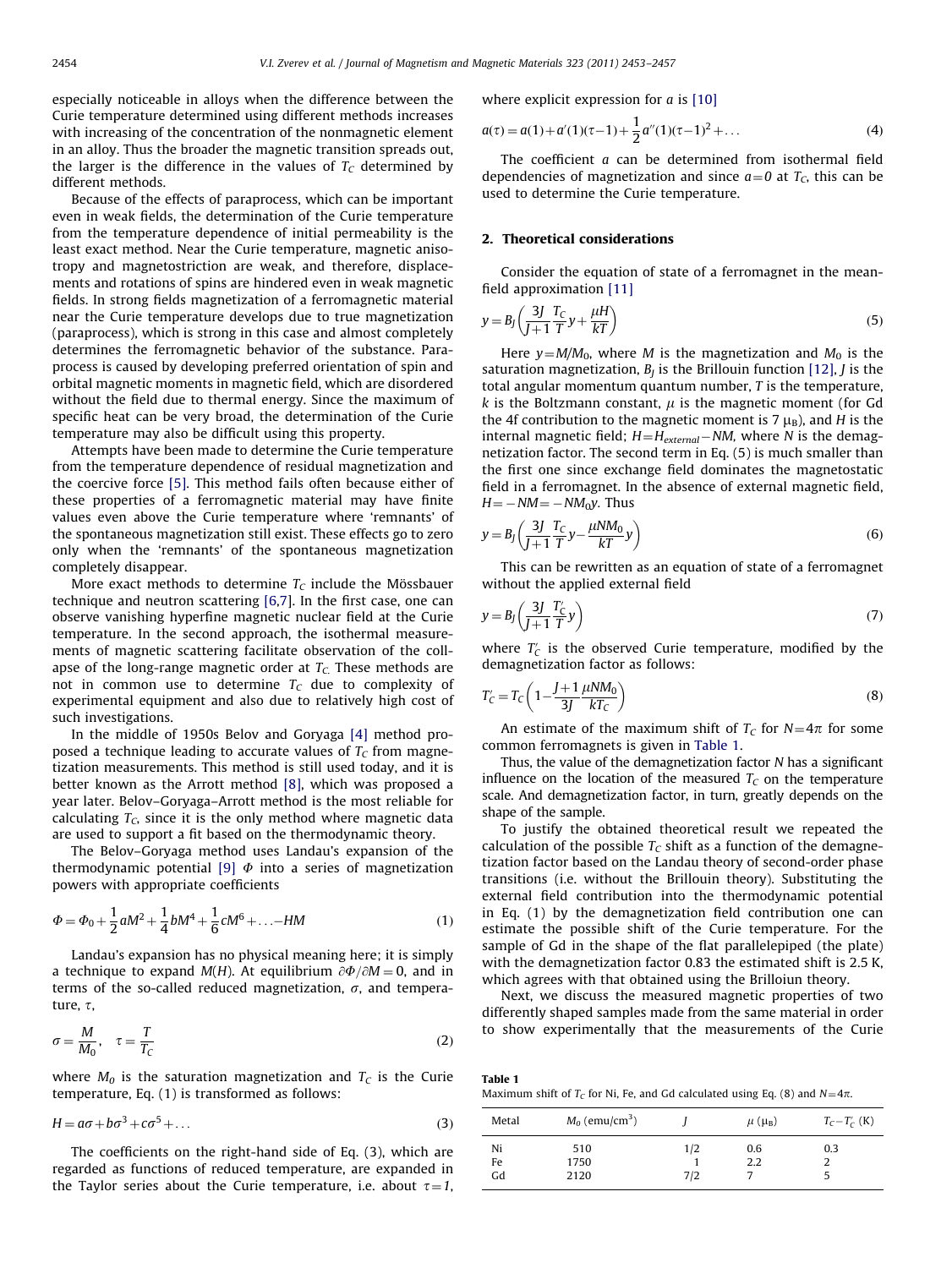a 140

120

100

temperature,  $T_c$ , are influenced by the shape of a ferromagnetic material. This work is not a study of critical behavior; the main goal is to establish how the Curie temperature,  $T_c$ , is dependent on the demagnetization factor, N.

### 3. Experimental technique

We chose Gd because it is one of the well-known examples of the magnetic materials with second-order phase transition, which was well studied in the past [\[13](#page-4-0)–[18\]](#page-4-0). List of Curie temperatures determined for several different Gd samples can be found in Ref. [\[14\]](#page-4-0).

Two single crystalline samples were made from high-purity Gd  $(99.98 + at\%)$  purity with respect to all other elements in the Periodic Table). Since purity and related defects may significantly influence the character of the phase transition we believe that only high-purity single crystals are suitable for the aim of the present work. Since the samples were cut from the same grain of a single crystal of Gd produced using the strain anneal technique, it is extremely unlikely that any detectable difference of their properties may be related to chemical inhomogeneity of the original single crystalline grain, especially considering that this is an elemental material and not a multicomponent alloy.

Gadolinium was prepared by the Materials Preparation Center of the Ames Laboratory using the 'Ames method' [\[19–21](#page-4-0)], which starts with the highest purity rare earth-oxide (commercially available) treated with the anhydrous HF. The resulting rare earth-fluoride is then reduced with triple distilled calcium to produce pure metal. The rare earth metal is further purified by distillation or sublimation, and a single crystal is grown using the strain anneal technique.

Gadolinium single crystalline samples in the shape of an elongated parallelepiped (rectangular rod,  $m=30.6$  mg) with the dimensions 0.65 mm  $\times$  0.56 mm  $\times$  11.62 mm and a flat parallelepiped (plate,  $m=29.3$  mg) with the dimensions 4.43 mm  $\times$ 3.10 mm  $\times$  0.30 mm were chosen for a series of detailed magnetic measurements to verify theoretical predictions regarding the observed  $T_c$ . The longest axis of the rod was parallel to the hexagonal c-crystallographic axis of Gd. For the plate, the shortest axis of the parallelepiped coincided with the hexagonal c-axis. It is worth mentioning that the plate is not a two-dimensional system; it is still a bulk material. Crystallographic directions were determined using the back reflection Laue technique. The combined accuracy of the alignment of the crystallographic axes with the direction of the magnetic field vector was of the order of  $\pm 5^{\circ}$ .

The detailed dc magnetization data were measured isothermally as a function of magnetic field using the Quantum Design ac/dc susceptometer/magnetometer MPMS-XL7. The magnetic measurements were carried out in the range of magnetic fields varying from 0 to 60 kOe (the field step was 4 kOe) and in the temperature interval from 280 to 300.2 K (from 280 to 290 K the step was 0.5 K; from 290.2 to 296-0.2 K, and from 296.2 to 300.2-0.5 K), with the accuracy better than 1%. Demagnetization factors were calculated using two different approaches. The first one considers the samples as the general ellipsoids resulting in the values of demagnetization factors N of 0.01 and 0.87 for the rod and the plate, respectively. These values were obtained using Figs. 1–3 of Ref. [\[22\],](#page-4-0) and then multiplied by  $4\pi$  and the density of Gd to simplify the procedure according to which the demagnetization factor has been taken into account. Another, more realistic possibility is to treat the samples as rectangular prisms. The same numerical procedures as in the first approach with the values taken from the Table II of the Ref. [\[23\]](#page-4-0) were carried out. In this case, the corresponding values are 0.023 and 0.83 for the rod and the plate, respectively (with an accuracy of about 10%). They also were multiplied by  $4\pi$  and the density of Gd and the values used



290 2 K

Fig. 1. Isothermal field dependencies of measured magnetization for the Gd sample in the shape of (a) flat parallelepiped (the plate) and (b) elongated parallelepiped (the rod) in the vicinity of the assumed  $T_c$  of Gd. Only the data between  $\sim$  290 and  $\sim$  300 K are shown for clarity, even though we used all of the data measured between 280 and 300 K for analysis.

below are 2 and 82, respectively. Since the values of the demagnetization factors calculated from two different approaches are close to one another, and our samples are in the shape of parallelepipeds we worked with the values determined from rectangular prisms approach. The results for N values obtained using general ellipsoids approach are presented for comparison.

A mathematical analysis (determination of the Curie temperature from magnetization curves) of the raw data with the demagnetization factor taken into account was performed using Belov–Goryaga [\[1](#page-4-0),[4\]](#page-4-0) (Arrott [\[8,24](#page-4-0)]) method (also see the Introduction).

The following experimental procedure was used to determine the  $a$  values. First,  $M(H)$  experimental data (Fig. 1a,b) were converted into a set of  $H/M(M^2)$  curves. These experimental  $H/M(M^2)$  curves (the so called Belov curves) are presented in [Fig. 2a](#page-3-0),b. Then every  $H/M(M^2)$  curve in the vicinity of the assumed  $T<sub>C</sub>$  was fitted linearly or using a second-order polynomial (in fields exceeding  $2$  T). From such a fit, a set of  $a$  values as the points where the fitted polynomial intersects the  $H/M$  axis [\(Fig. 3](#page-3-0)) was obtained. After that  $a(T)$  plots were constructed. The point where  $a(T)$  plot intersects the T axis is taken as the intrinsic 'true'  $T_c$ since *a* equals zero at the Curie temperature.

Correction for the demagnetization factor was done by shifting (which is possible since the demagnetization factors have been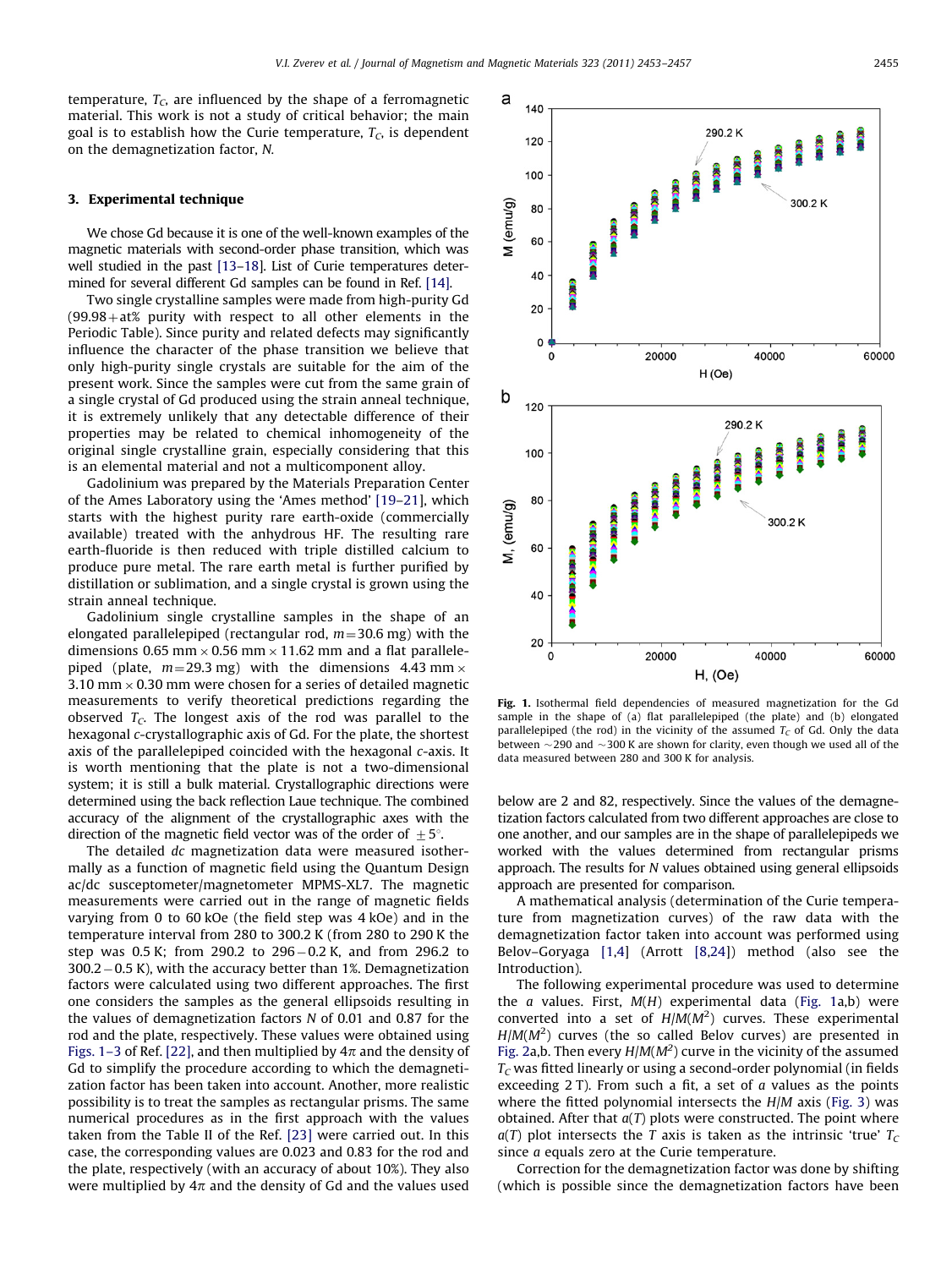<span id="page-3-0"></span>

Fig. 2. Experimental Belov curves (H/M vs  $M^2$  dependencies) without demagnetization correction for the Gd sample in the shape of (a) flat parallelepiped (the plate) and (b) elongated parallelepiped (the rod) in the vicinity of the assumed  $T_C$  of Gd.



Fig. 3. Determination of the thermodynamic coefficient  $a$  in the Belov–Goryaga method (linear approximation of Belov curves).

already multiplied by  $4\pi$  and the density of Gd) the  $H/M(M^2)$ curves along the H/M axis by the value of the demagnetization factor N since

$$
\frac{H}{M} = \frac{H_{external}}{M} - N
$$
\n(9)

From the shifted curves, the a values were determined as described above.

It is worth noting that neither Belov–Goryaga's nor Arrott's original papers [\[4,8](#page-4-0)] consider the role of the demagnetization factor and crystallographic anisotropy of the material. The magnetocrystalline anisotropy of Gd is negligible, but in other materials its influence may be substantial.

The uncertainty of the Curie temperature has been estimated after considering the following three sources of errors in SQUID measurements: (1) sample mass error; (2) temperature error; and (3) magnetic moment measurement error. The latter is a combination of a field setting error and an actual measurement (fitting) error. Even though the sample mass has little effect on the observed  $T_c$  as long as its mass remains constant during the measurement, both samples were weighed with  $\pm$  0.1 mg accuracy. According to Quantum Design, temperature fluctuations inside the sample chamber are within 0.1 K. They also note, however, that the sample temperature is considered stable if the deviation is less than 0.5% from the setpoint. Hence, temperature errors may be as large as  $\sim$  1.5 K around 300 K if a system does not reach thermal equilibrium, which is common if not enough time is allowed during changing temperature. In this work, long waiting periods for each temperature (very finely spaced, i.e. by 0.2 K in the immediate vicinity of  $T_c$  or 0.5 K away from  $T_c$ ) have been implemented in order to approach a nearly ideal thermal equilibrium, and therefore, sample temperature errors were close to 0.1 K due to normal thermal fluctuations. The magnetic moment errors have little relevance on the observed value of  $T_c$  as long as they remain small and uniform throughout the measurements; in the SQUID the moment is measured with better than 1% accuracy. Considering all of the above, we believe that the 0.2 K (i.e. temperature separation during the measurements) is a reasonable estimate of the uncertainty with which the Curie temperatures have been determined in this work.

### 4. Results and discussion

Using the approach described above and  $a(T)$  curves that are shown in Fig. 4, we determined the 'true' value of  $T_c$  for gadolinium as  $290.6\pm0.2$  K for both the rod and the plate.

[Fig. 5](#page-4-0) also shows the  $a(T)$  curves obtained using the ellipsoidal demagnetization factors. While the ellipsoid approach may not be as realistic as the parallelepiped one, and determined values of  $T<sub>C</sub>$ are slightly different for the rod and the plate they remain close to the value of 290.6 K. Thus, one can conclude that taking demagnetization factor into account, i.e. eliminating the influence of the demagnetization field (in other words considering different samples at the same conditions), one can get the 'true' value of  $T_c$ for gadolinium.



Fig. 4. Temperature dependencies of  $a$  for both the rod and the plate of Gd in the temperature interval 280.0–300.2 K with the demagnetization factor determined using the method of rectangular prisms.